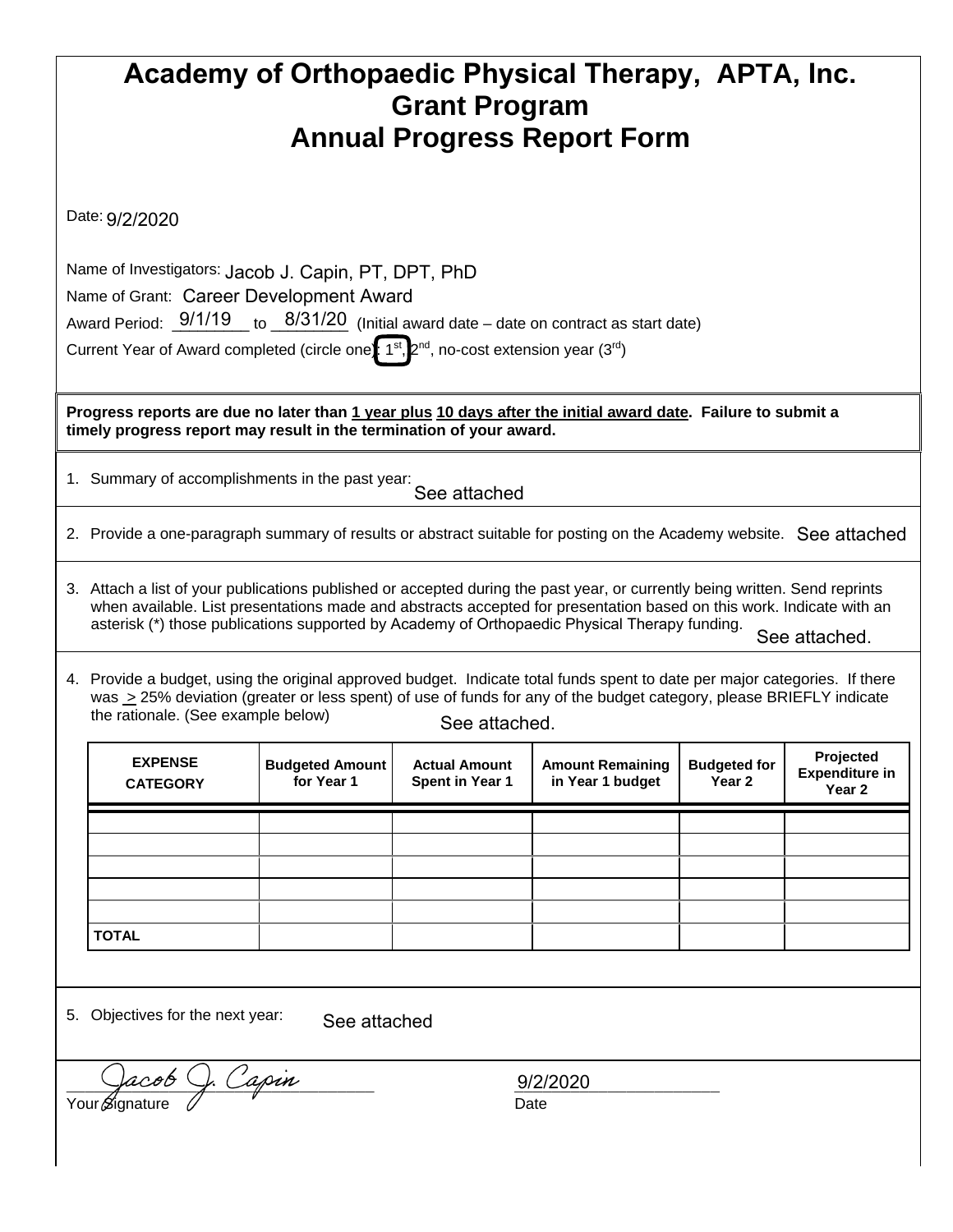**Return to:**

Tara Fredrickson, Executive Associate Academy of Orthopaedic Physical Therapy, APTA, Inc. 2920 East Avenue South, Suite 200 LaCrosse, WI 54601-7202 tfred@orthopt.org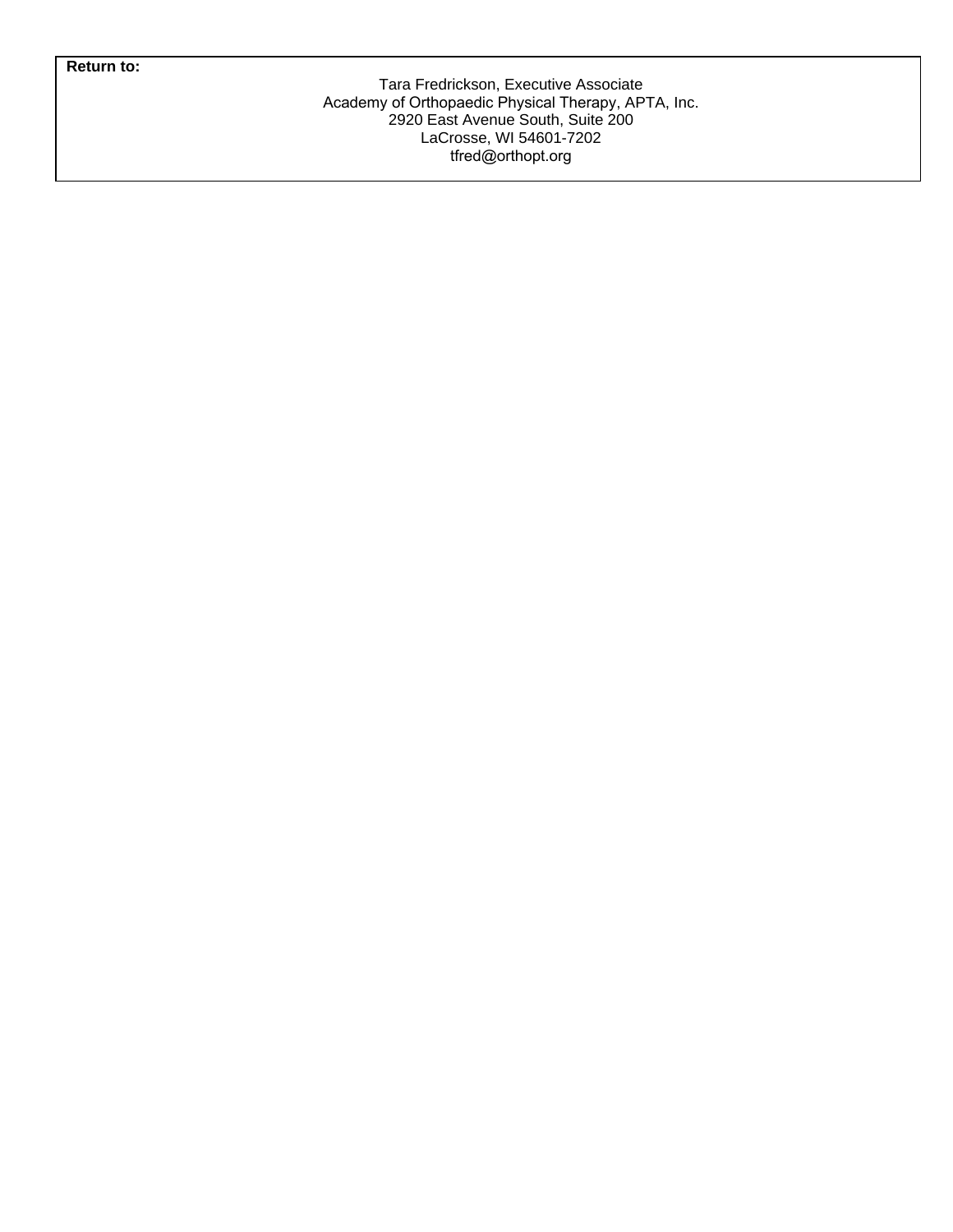#### **1. SUMMARY OF ACCOMPLISHMENTS IN THE PAST YEAR**

#### **1.A. Progress toward becoming an independent investigator**

I have made significant progress toward becoming an independent investigator over Year 1 of the award. I completed my PhD in biomechanics and movement sciences shortly before the award started and began my postdoctoral fellowship in the RESTORE lab at the University of Colorado on September 1, 2019. Over the past year, I have secured grants (see 1.B.2), mentored junior trainees, engaged in career development opportunities (e.g., workshops, seminars), and immersed myself fully in the many ongoing clinicals trials and research endeavors of the RESTORE team. I have collected data for the proposed research (see 1.D), overseen the analyses of these data, and helped manage lab personnel executing our ongoing research. I have mentored PhD students to apply for grants and secure extramural funding and I am serving on the mentoring committee for the Capstone project of a Master's of Human Anatomy student. I have also begun applying and interviewing for a tenure-track faculty position to begin following completion of my postdoctoral fellowship. I have made significant progress in the main objectives for my postdoctoral training as described in my initial application; these objectives include 6 main areas: clinical trials, musculoskeletal imaging, lab management, scientific writing, biostatistics, and behavioral health. These myriad experiences and the year ahead will prepare me to be an independent investigator.

### **1.B. Publications and grants**

1.B.1. Publications: Due to restrictions on publishing secondary analyses of clinical trials, I will be unable to publish the aims of the AOPT Career Development Grant until after the primary aims of the clinical trial from which the AOPT aims are derived is published (see 1.C. for details). While I have not yet published or submitted any manuscripts specifically related to the proposed aims, I have developed ancillary products currently in revision, in review, or in progress on patients after total knee replacement. I have one manuscript in revision, one primary author manuscript in review, and two manuscripts in progress (one primary author). I have three abstracts that are in review. See 3. Publications and Presentations for details.

1.B.2. Grants: I have secured as Principal Investigator (PI) two grants including a Veterans Affairs Advanced Geriatrics Fellowship and a National Institutes of Health Ruth L. Kirschstein National Research Service Award Fellowship (NIA F32). I have assisted the RESTORE team to write several major grants over the past year. I have helped PhD students write grants and earn fellowships from the American College of Rheumatology.

#### **1.C. Progress on research project**

The purpose of the proposed research is to leverage data from the parent MOVE clinical trial (R01 AG056585) to answer impactful secondary questions regarding contralateral knee osteoarthritis (OA) and movement asymmetries in patients after total knee arthroplasty (TKA). Specifically, the aims are to:

**AIM 1**: *Determine if pre-operative movement asymmetries (as surrogates for longstanding movement asymmetries) are associated with early signs of contralateral knee OA severity.*

**AIM 2**: *Determine the baseline factors that are associated with greater concurrent movement asymmetry.* **EXPLORATORY AIM**: *Describe OA progression using baseline to 2-year changes in quantitative magnetic resonance imaging (MRI) measures (cartilage thickness, T2, T1rho) among those with asymmetrical and symmetrical movement patterns during walking 6 months after TKA.* 

I am proficient in collecting all biomechanical and clinical measures and oversee biomechanical data analysis. I also assist with MRI collections. Our primary challenge has been patient recruitment, which was paused for nearly 4 months due to COVID-19 but resumed in July 2020. We currently have 70 of 150 planned patients enrolled. Our retention, however, is excellent (over 90%) and only 120 participants are needed to complete the trial. Aims proposed in this award cannot be published until after the primary findings of the parent clinical trial are published, which will likely occur in 2-3 more years. My biggest opportunity has been to leverage the AOPT award to create a subcontract (see revised budget) with collaborators at the University of California San Francisco (UCSF) who are on the cutting edge of MRI analyses. Our UCSF collaborators will analyze the images using an automated approach that will provide not only the regional assessments of cartilage proposed in the Aims but also advanced parametric mapping (Future Direction #5). Please note that while we have negotiated the agreement with our UCSF collaborators, the subcontract is still being processed, thus there is a surplus of funds from Year 1 that we plan to use in Year 2 (see 4. Budget for details). While the timeline of the research products is delayed, ultimately this award will translate into more products and greater impact.

During the 'downtime' imposed by the recruitment lull, I wrote an invited perspective manuscript on rehabilitation of patients after TKA that we submitted to the *Journal of Orthopaedic Research*. I have also been developing a collaborative research effort focused on outcomes and variation in practice after implementing a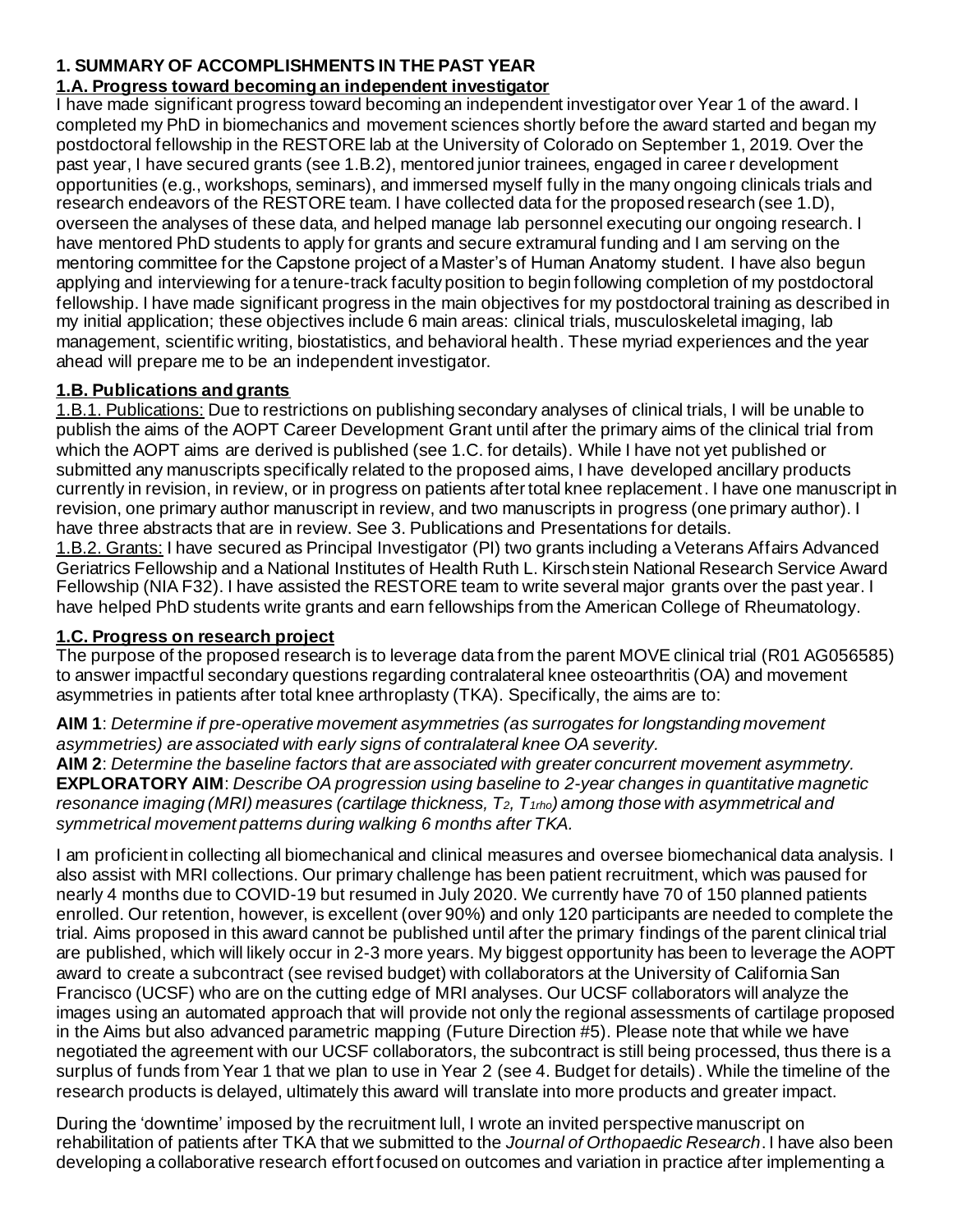care process guideline for TKA rehabilitation. Collaborating with our colleagues at Intermountain Healthcare, I was instrumental in getting two abstracts prepared in time for CSM abstract submission and have been leading the charge to develop the manuscripts, which we plan to submit this fall. See 3.A. for details.

I also identified several areas to help our lab grow. I developed a technical manual/protocol for muscle strength and activation testing to ensure all testers across studies were using the same approach. I helped establish a study evaluating the effect of therapeutic arthrocentesis at a local hospital, setting up the equipment and training the staff to do strength, activation, and functional patients for patients with OA-related knee swelling. I worked with our biomechanics processors to refine our code to solve challenges. I even pitched in to help cover weekend shifts for increasing physical activity in Veterans in our skilled nursing facility research study, thereby helping my team and gaining exposure to physical activity and behavioral change as noted in my postdoctoral training goals. In summary, I have gained new skills and enhanced existing strengths. I am confident that I will be well prepared for an upcoming faculty position as an independent researcher.

#### **2. ONE-PARAGRAPH SUMMARY OF RESULTS OR ABSTRACT SUITABLE FOR POSTING ON THE ACADEMY WEBSITE**

The purpose of the proposed research supported by the AOPT Career Development Grant is to leverage data from the parent MOVE clinical trial (R01 AG056585) to answer impactful secondary questions regarding contralateral knee osteoarthritis (OA) and movement asymmetries in patients after total knee arthroplasty (TKA). Specifically, the aims are to 1) determine if pre-operative movement asymmetries (as surrogates for longstanding movement asymmetries) are associated with early signs of contralateral knee OA severity; 2) determine the baseline factors associated with greater concurrent movement asymmetry; and 3) (exploratory) describe OA progression using baseline to 2-year changes in quantitative magnetic resonance imaging (MRI) measures (cartilage thickness, T2, T1rho) among those with asymmetrical and symmetrical movement patterns during walking 6 months after TKA. This past year has brought forth many challenges yet also opportunities for growth. Recruitment was paused for nearly 4 months due to COVID-19 but resumed in July 2020. We currently have 70 patients enrolled (120 needed to complete) and our retention is excellent (>90%). In addition to collecting and processing data, one great opportunity has been to leverage the AOPT award to create a subcontract with collaborators at the University of California San Francisco (UCSF) who are on the cutting edge of MRI analyses. Our UCSF collaborators will analyze the images using an automated approach that will generate not only the regional assessments of cartilage proposed in the Aims but also advanced parametric mapping of quantitative MRI variables, identifying specific areas of cartilage degradation (an analysis proposed in the original AOPT Career Development Grant submission as a future direction). While the aims of this project cannot be published or presented until the primary findings of the parent clinical trial are published, ultimately the findings of this AOPT Career Development Award will translate into more products and greater impact. During the pause in recruitment, Dr. Capin worked on several ancillary products including two manuscripts now in review and two abstracts submitted to CSM (manuscripts for these works are in preparation), all of which are supported in part by the AOPT. He also assisted the RESTORE team to write major grants, helped mentor PhD students to obtain funding from extramural sources, and attended workshops and seminars, facilitating his career development training objectives.

## **3. PUBLICATIONS AND PRESENTATIONS**

*\*Asterisk indicates manuscripts supported in part by the Academy of Orthopaedic Physical Therapy funding.*

#### **3.A. Manuscripts in progress or in review**

- 1. \*Christiansen JC, **Capin JJ**, Hinrichs L, Aljehani M, Steves-Lapsley J, Zeni JA. Gait mechanics are influenced by quadriceps strength, age and sex after total knee arthroplasty. *Journal of Orthopaedic Research.* In revision.
- 2. \***Capin JJ**, Bade MJ, Jennings JM, Snyder-Mackler L, Stevens-Lapsley J. Total Knee Arthroplasty Assessments Should Include Strength and Performance-Based Functional Tests to Complement Range-of-Motion and Patient-Reported Outcome Measures. *Journal of Orthopaedic Research.* In review.
- 3. \***Capin JJ**, Minick K, Stevens-Lapsley J, Woodfield D, Snow G, Dibblee P, Brennan G, Hunter SJ. Reduced variation following a care guideline implementation; Analysis of 11,120 patients after total knee arthroplasty. *Physical Therapy.* In preparation.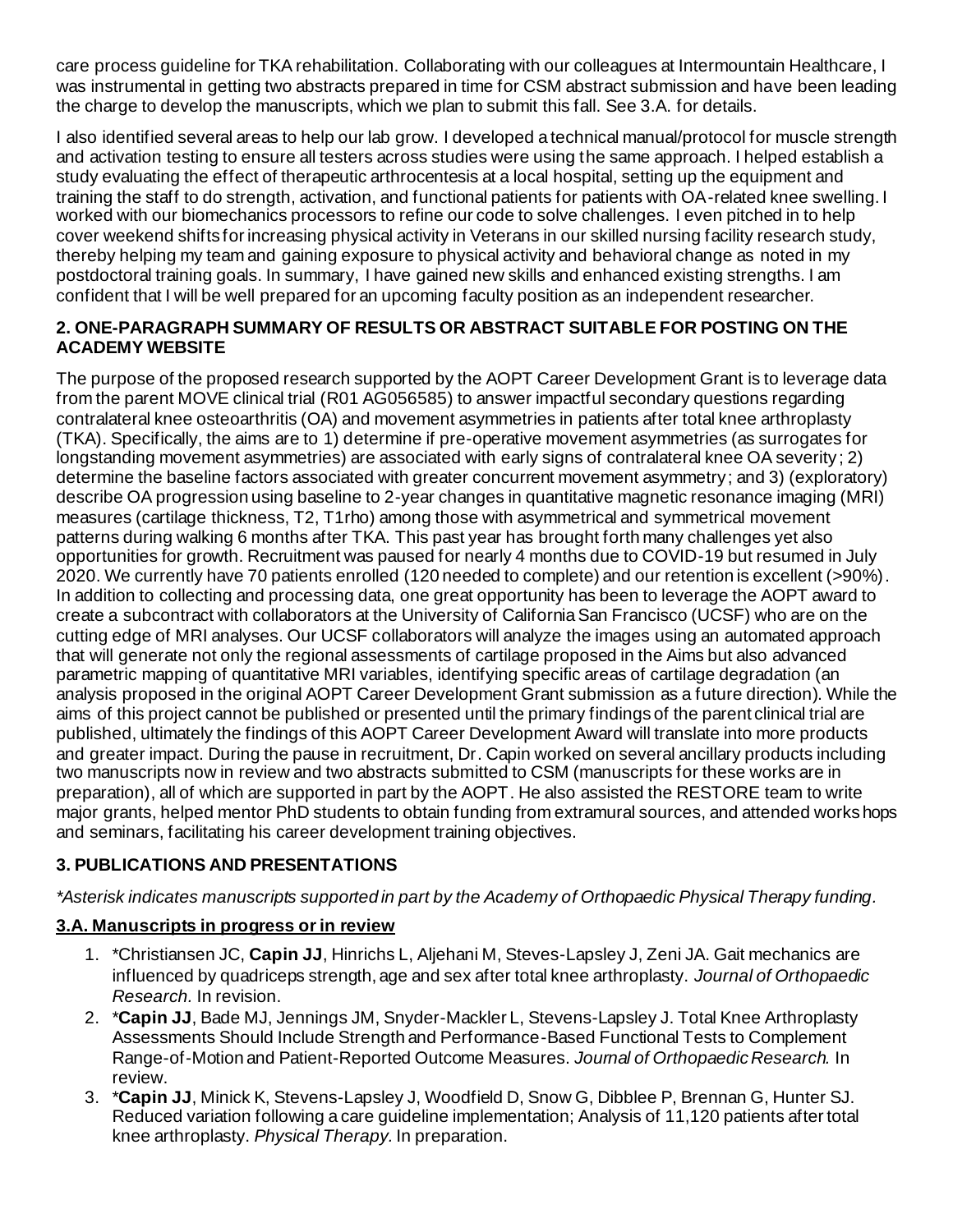4. \*Hunter SJ, Minick K, Snow G, **Capin JJ**, Stevens-Lapsley J, Woodfield D, Van der Wees P, Dibblee P, Brennan G. Improved outcomes following a care process implementation; analysis of 11,120 patients after total knee arthroplasty. *Physical Therapy.* In preparation.

## **3.B. Publications from the past year**

- 1. Ito N, **Capin JJ**, Arhos E, Khandha A, Buchanan TS, Snyder-Mackler L. Sex and Mechanism of Injury Influence Knee Joint Loading Symmetry During Gait 6 Months after ACLR. *Journal of Orthopaedic Research.* 2020 Aug 6; doi: 10.1002/jor.24822. PubMed PMID: 32761919; NIHMSID: NIHMS1618992.
- 2. Knobel R, Ito N, Arhos E, **Capin JJ**, Buchanan TS, Snyder-Mackler L. Patients Walking Faster After Anterior Cruciate Ligament Reconstructin Have More Gait Asymmetry. *The International Journal of Sports Physical Therapy.* 2020; Accepted on July 24, 2020.
- 3. Johnson JL, **Capin JJ,** Arundale AJH, Smith AH, Zarzycki R, Snyder-Mackler, L. Secondary injury prevention program may decrease contralateral ACL injuries in female athletes: 2-year injury rates in the ACL-SPORTS randomized control trial. *Journal of Orthopaedic and Sports Physical Therapy.* 2020 Aug 1;1-28. doi: 10.2519/jospt.2020.9407. PubMed PMID: 32741328; NIHMSID: 1619233.
- 4. Arhos E, **Capin JJ**, Ito N, Snyder-Mackler L. Functional Measures Do Not Differ in Late Stage Rehabilitation After Anterior Cruciate Ligament Reconstruction According to Mechanism of Injury. *The International Journal of Sports Physical Therapy*. 2020; Accepted on February 19, 2020.
- 5. Wellsandt E, Khandha A, **Capin J**, Buchanan T, Snyder-Mackler L. Operative and Non-Operative Management of Anterior Cruciate Ligament Injury: Differences in Gait Biomechanics at 5 Years. *Journal of Orthopaedic Research*. 2020; E-published on Mar 11, 2020; doi: 10.1002/jor.24652. PubMed PMID: 32159239; NIHMSID: NIHMS1576827.
- 6. **Capin JJ**, Williams JR, Neal K, Khandha A, Durkee L, Ito N, Stefanik JJ, Snyder-Mackler L, Buchanan TS. Slower walking speed is related to early femoral trochlear cartilage degradation after ACL reconstruction. *Journal of Orthopaedic Research.* 2020 Mar;38(3):645-652. doi: 10.1002/jor.24503. PMID: 31710115; PMCID: PMC7028512.
- 7. Smith AH, **Capin JJ,** Zarzycki R, Snyder-Mackler, L. Athletes With Bone-Patellar Tendon Bone Autograft for ACL Reconstruction Were Months Slower to Meet Rehabilitation Milestones and Return to Sport Criteria Than Athletes With Hamstring Tendon Autograft or Soft Tissue Allograft: Secondary Analysis From the ACL-SPORTS Trial. *Journal of Orthopaedic and Sports Physical Therapy.* 2020 May;50(5):259-266. doi: 10.2519/jospt.2020.9111. PMID: 31775553; PMCID: PMC7196003.
- 8. **Capin JJ**, Snyder-Mackler L, Risberg MA, Grindem H. Keep Calm and Carry On Testing—A Substantive Reanalysis and Critique of "What is the Evidence for and Validity of Return-to-Sport Testing after Anterior Cruciate Ligament Reconstruction Surgery? A Systematic Review and Meta-Analysis." *British Journal of Sports Medicine*. 2019 Dec;53(23):1444-1446. doi: 10.1136/bjsports-2019-100906. PMID: 31289039; PMCID: PMC6858490.
- 9. **Capin JJ,** Khandha A, Buchanan TS, Snyder-Mackler L. Partial medial meniscectomy leads to altered walking mechanics two years after anterior cruciate ligament reconstruction: Meniscal repair does not. *Gait & Posture.* 2019 Oct;74:87-93. doi: 10.1016/j.gaitpost.2019.08.017. PMID: 31491565; PMCID: PMC6790293.

## **3.C. Presentations based on this work**

Not applicable. See 1.C. for details.

# **4. BUDGET**

**Explanation:** Please note that a revised budget was approved in June 2020. The table below reflects the revised budget. As noted above (1.C.), we have now allocated funds to cover the costs of the proposed (regional) quantitative MRI analyses plus additional parametric mapping of the quantitative MRI data. The parametric mapping ('advanced MRI analyses') will provide more nuanced and detailed analyses that cannot be done manually and thus require an automated approach. The automated approach is computationally demanding, and we are not equipped to perform these advanced MRI analyses. Our collaborators at UCSF, however, are leaders in the field of advanced musculoskeletal imaging and are equipped to perform these advanced MRI analyses. We have created an agreement with UCSF but the subcontract to perform the advanced MRI analyses is currently in process; hence, we have not yet spent the amount budgeted in Year 1 for the MRI analyses. We anticipate spending the remaining amount of the Year 1 award and the entire Year 2 award on the advanced MRI analyses. See revised budget for details.